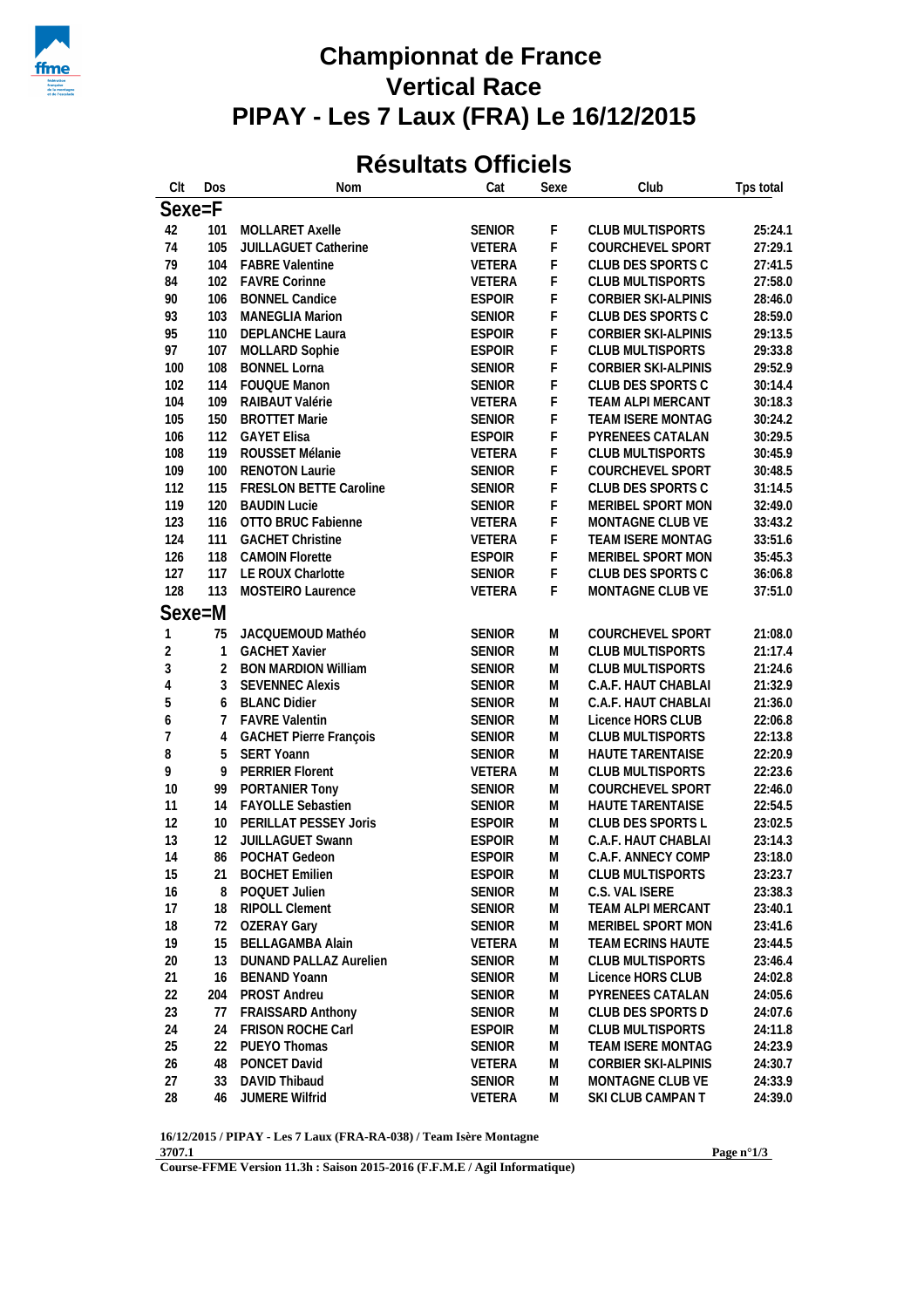

| CIt             | Dos | Nom                            | Cat           | Sexe | Club                     | Tps total |
|-----------------|-----|--------------------------------|---------------|------|--------------------------|-----------|
| $\overline{29}$ | 17  | JUILLAGUET Robin               | <b>ESPOIR</b> | M    | <b>COURCHEVEL SPORT</b>  | 24:40.9   |
| 30              | 29  | <b>GAYDON Cédric</b>           | <b>SENIOR</b> | M    | C.A.F. HAUT CHABLAI      | 24:45.3   |
| 31              | 95  | SOCQUET JUGLARD Antoine        | <b>SENIOR</b> | M    | PRAZ MONTAGNE            | 24:49.8   |
| 32              | 19  | ROCHAIX Leo                    | <b>SENIOR</b> | M    | <b>CLUB MULTISPORTS</b>  | 24:51.7   |
| 33              | 41  | CAILLOT Yoan                   | VETERA        | M    | LA JARRIENNE DES C       | 24:55.0   |
| 34              | 30  | CHAMOUX Benjamin               | <b>ESPOIR</b> | M    | CLUB DES SPORTS C        | 24:55.5   |
| 35              | 94  | MASSON Alexandre               | <b>ESPOIR</b> | M    | MERIBEL SPORT MON        | 24:59.5   |
| 36              | 25  | <b>ZANAROLI Antoine</b>        | <b>ESPOIR</b> | M    | MERIBEL SPORT MON        | 25:04.5   |
| 37              | 28  | <b>BOUZON Lionel</b>           | VETERA        | M    | BELLES GRIMPES EN        | 25:11.7   |
| 38              | 71  | DERONZIER Esteban              | <b>SENIOR</b> | M    | SECTION MONTAGNE         | 25:16.1   |
| 39              | 78  | <b>TAMANINI Marc</b>           | <b>SENIOR</b> | M    | CLUB DES SPORTS C        | 25:17.6   |
| 40              | 35  | <b>DAGHE Theo</b>              | <b>ESPOIR</b> | M    | C.A.F. ANNECY COMP       | 25:19.6   |
| 41              | 26  | <b>GIRARDO Francois Xavier</b> | SENIOR        | M    | <b>HAUTE TARENTAISE</b>  | 25:20.7   |
| 43              | 80  | <b>GAUTIER Eric</b>            | VETERA        | M    | C.A.F. DAUPHINE SKI      | 25:28.9   |
| 44              | 23  | STEPHAN Quentin                | <b>SENIOR</b> | M    | CLUB DES SPORTS C        | 25:31.7   |
| 45              | 149 | <b>ASSIER Roderick</b>         | <b>SENIOR</b> | M    | LA JARRIENNE DES C       | 25:32.7   |
| 45              | 37  | POLLET VILLARD Francois        | <b>SENIOR</b> | M    | C.A.F. ANNECY COMP       | 25:32.7   |
| 47              | 11  | <b>PERRIER William</b>         | <b>ESPOIR</b> | M    | COURCHEVEL SPORT         | 25:37.9   |
| 48              | 31  | ZIJP David                     | <b>VETERA</b> | M    | C.A.F. DAUPHINE SKI      | 25:39.2   |
| 49              | 45  | RISSETTO Clement               | <b>ESPOIR</b> | M    | SPORTS DE MONTAG         | 25:45.0   |
| 50              | 70  | SAUTEL Florian                 | <b>ESPOIR</b> | M    | CLUB DES SPORTS D        | 25:51.4   |
| 51              | 27  | <b>ALLERME Charly</b>          | <b>ESPOIR</b> | M    | CLUB DES SPORTS D        | 26:00.8   |
| 52              | 229 | <b>HOLLIGER Benjamin</b>       | <b>SENIOR</b> | M    |                          | 26:02.8   |
| 53              |     | 79 RAIBAUT Stephane            | VETERA        | M    | TEAM ALPI MERCANT        | 26:08.4   |
| 54              | 91  | PUECH Sébastien                | <b>SENIOR</b> | M    | CLUB DES SPORTS C        | 26:19.2   |
| 55              | 43  | <b>GACHET Florimond</b>        | <b>SENIOR</b> | M    | <b>CLUB MULTISPORTS</b>  | 26:26.4   |
| 56              | 83  | LODOLO Julien                  | SENIOR        | M    | HAUTE TARENTAISE         | 26:26.9   |
| 57              | 90  | L HERPINIERE Tarka             | <b>SENIOR</b> | M    | COURCHEVEL SPORT         | 26:29.9   |
| 58              | 38  | BATTUZ Jonathan                | <b>ESPOIR</b> | M    | HAUTE TARENTAISE         | 26:32.2   |
| 59              | 60  | MAZAN Frédéri                  | SENIOR        | M    | CORBIER SKI-ALPINIS      | 26:33.6   |
| 60              | 34  | POLLET VILLARD Yann            | <b>ESPOIR</b> | M    | C.A.F. ANNECY COMP       | 26:39.9   |
| 61              | 69  | <b>LESCA Francois</b>          | <b>SENIOR</b> | M    | C.P.L.V.R. - XTT RAID    | 26:41.8   |
| 62              | 36  | PLISSON Sebastien              | VETERA        | M    | <b>BELLES GRIMPES EN</b> | 26:42.9   |
| 63              | 56  | SHAND Christopher              | <b>SENIOR</b> | M    | <b>CLUB MULTISPORTS</b>  | 26:45.6   |
| 64              | 63  | <b>SCHMIT François</b>         | <b>SENIOR</b> | M    | ASO NTN-SNR              | 26:54.5   |
| 65              | 50  | <b>CLARYS Valentin</b>         | SENIOR        | M    | CLUB DES SPORTS E        | 26:56.3   |
| 66              | 92  | JACQUARD Pascal                | <b>SENIOR</b> | M    | C.A.F. FAVERGES CO       | 26:59.6   |
| 67              | 55  | PERILLAT Franck                | VETERA        | M    | CLUB DES SPORTS L        | 27:01.4   |
| 68              | 96  | SNICK Jeroen                   | <b>SENIOR</b> | M    | TEAM ECRINS HAUTE        | 27:07.4   |
| 69              |     | 47 VIELET Francis              | VETERA        | M    | <b>TEAM ISERE MONTAG</b> | 27:08.8   |
| 70              | 82  | <b>BOULANGER Thomas</b>        | <b>ESPOIR</b> | M    | MONTAGNE CLUB VE         | 27:11.1   |
| 71              | 39  | RAYBAUD Nicolas                | SENIOR        | M    | COURCHEVEL SPORT         | 27:13.1   |
| 72              | 66  | LE BAHER Samuel                | <b>SENIOR</b> | M    | BELLES GRIMPES EN        | 27:19.9   |
| 73              | 84  | <b>SALLE Corentin</b>          | <b>ESPOIR</b> | M    | MERIBEL SPORT MON        | 27:22.8   |
| 75              | 64  | <b>SAINTVOIRIN Julien</b>      | <b>SENIOR</b> | M    | C.A.F. FAVERGES CO       | 27:30.1   |
|                 |     | <b>BRUN Julien</b>             |               |      | TEAM ALPI MERCANT        | 27:32.3   |
| 76<br>77        | 67  |                                | <b>SENIOR</b> | M    | CLUB DES SPORTS C        |           |
|                 | 62  | <b>MOLLI Didier</b>            | VETERA        | M    |                          | 27:37.2   |
| 78              | 44  | PEDRO Claude                   | VETERA        | M    | TEAM ALPI MERCANT        | 27:40.4   |
| 80              | 40  | <b>GACHET Arnaud</b>           | <b>SENIOR</b> | M    | <b>CLUB MULTISPORTS</b>  | 27:44.5   |
| 81              | 87  | <b>BARTHELEMY Matthieu</b>     | <b>SENIOR</b> | M    | BELLES GRIMPES EN        | 27:48.3   |
| 82              | 203 | <b>CRUAUD Jeremie</b>          | <b>SENIOR</b> | M    | TEAM ISERE MONTAG        | 27:50.6   |
| 83              | 57  | <b>MERLET Yannis</b>           | <b>SENIOR</b> | M    | TEAM ISERE MONTAG        | 27:56.6   |
| 85              | 89  | <b>INFANTE Vincenzo</b>        | <b>SENIOR</b> | M    | TEAM ECRINS HAUTE        | 28:08.5   |
| 86              | 81  | LORBLANCHET Thomas             | <b>SENIOR</b> | M    | JEUNES ET MONTAG         | 28:22.9   |
| 87              | 52  | <b>ALLERME Eric</b>            | VETERA        | M    | CLUB DES SPORTS D        | 28:24.7   |
| 88              | 68  | <b>BEDOY Loic</b>              | <b>SENIOR</b> | M    | MERIBEL SPORT MON        | 28:26.4   |
| 89              | 88  | SPIESER Sébastien              | VETERA        | M    | <b>BELLES GRIMPES EN</b> | 28:34.9   |
| 91              | 32  | <b>REY Nicolas</b>             | <b>ESPOIR</b> | M    | MERIBEL SPORT MON        | 28:47.5   |
| 92              | 54  | <b>TERIBAT Fabien</b>          | VETERA        | M    | MONTAGNE CLUB VE         | 28:50.4   |
| 94              | 51  | PERRIER Samuel                 | VETERA        | M    | MONTAGNE CLUB VE         | 29:01.9   |
| 96              | 61  | <b>CLOSSON Maxime</b>          | <b>ESPOIR</b> | M    | CORBIER SKI-ALPINIS      | 29:15.7   |

**16/12/2015 / PIPAY - Les 7 Laux (FRA-RA-038) / Team Isère Montagne 3707.1**

**Page n°2/3**

**Course-FFME Version 11.3h : Saison 2015-2016 (F.F.M.E / Agil Informatique)**